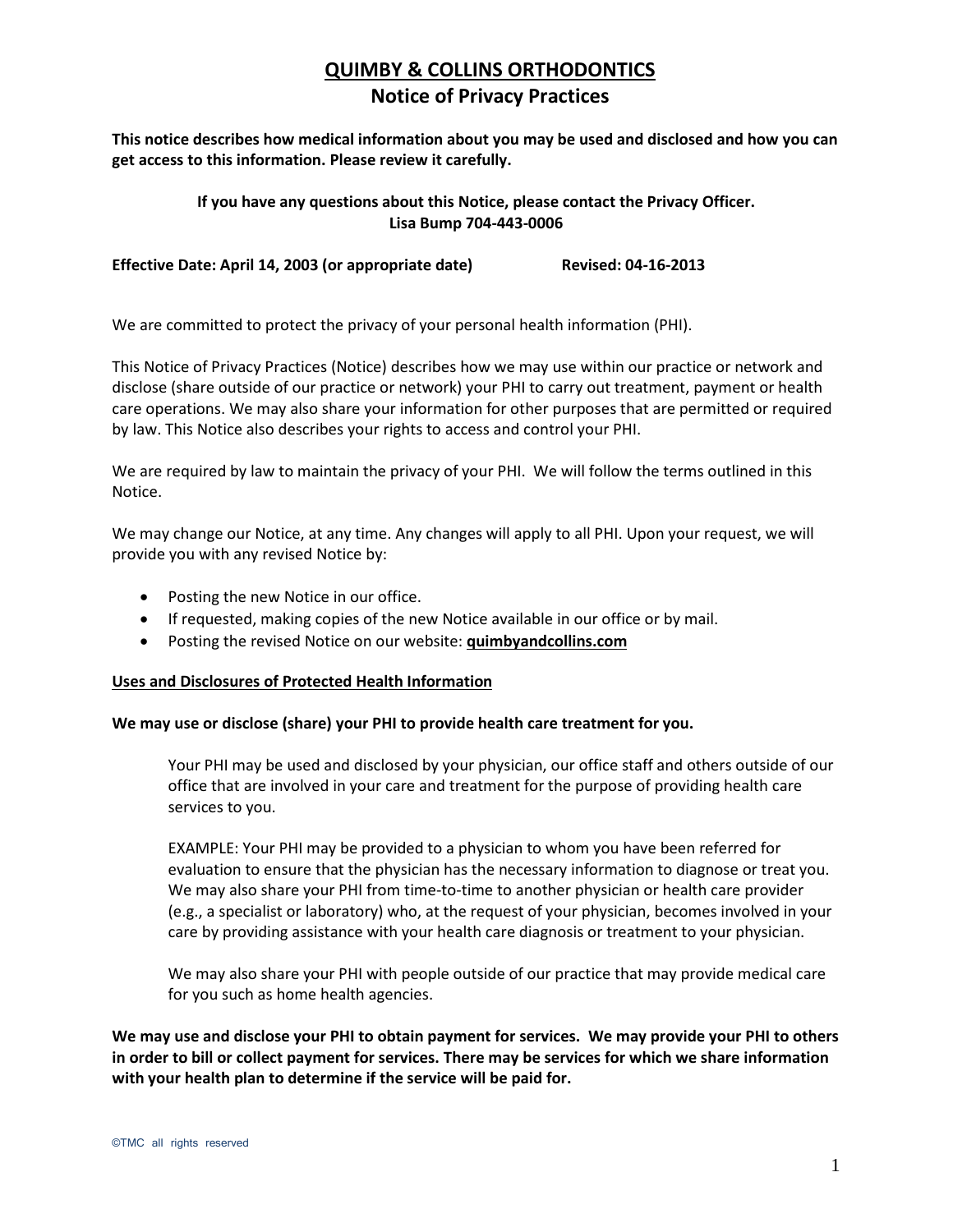PHI may be shared with the following:

- Billing companies
- Insurance companies, health plans
- Government agencies in order to assist with qualification of benefits
- Collection agencies

EXAMPLE: You are seen at our practice for a procedure. We will need to provide a listing of services such as x-rays to your insurance company so that we can get paid for the procedure. We may at times contact your health care plan to receive approval PRIOR to performing certain procedures to ensure the services will be paid for. This will require sharing of your PHI.

## **We may use or disclose, as-needed, your PHI in order to support the business activities of this practice which are called health care operations.**

## EXAMPLES:

- Training students, other health care providers, or ancillary staff such as billing personnel to help them learn or improve their skills.
- Quality improvement processes which look at delivery of health care and for improvement in processes which will provide safer, more effective care for you.
- Use of information to assist in resolving problems or complaints within the practice.

## **We may use and disclosure your PHI in other situations without your permission:**

- If required by law: The use or disclosure will be made in compliance with the law and will be limited to the relevant requirements of the law. For example, we may be required to report gunshot wounds or suspected abuse or neglect.
- Public health activities: The disclosure will be made for the purpose of controlling disease, injury or disability and only to public health authorities permitted by law to collect or receive information. We may also notify individuals who may have been exposed to a disease or may be at risk of contracting or spreading a disease or condition.
- Health oversight agencies: We may disclose protected health information to a health oversight agency for activities authorized by law, such as audits, investigations, and inspections. Oversight agencies seeking this information include government agencies that oversee the health care system, government benefit programs, other government regulatory programs and civil rights laws.
- Legal proceedings: To assist in any legal proceeding or in response to a court order, in certain conditions in response to a subpoena, or other lawful process.
- Police or other law enforcement purposes: The release of PHI will meet all applicable legal requirements for release.
- Coroners, funeral directors: We may disclose protected health information to a coroner or medical examiner for identification purposes, determining cause of death or for the coroner or medical examiner to perform other duties authorized by law
- Medical research: We may disclose your protected health information to researchers when their research has been approved by an institutional review board that has reviewed the research proposal and established protocols to ensure the privacy of your protected health information.
- Special government purposes: Information may be shared for national security purposes, or if you are a member of the military, to the military under limited circumstances.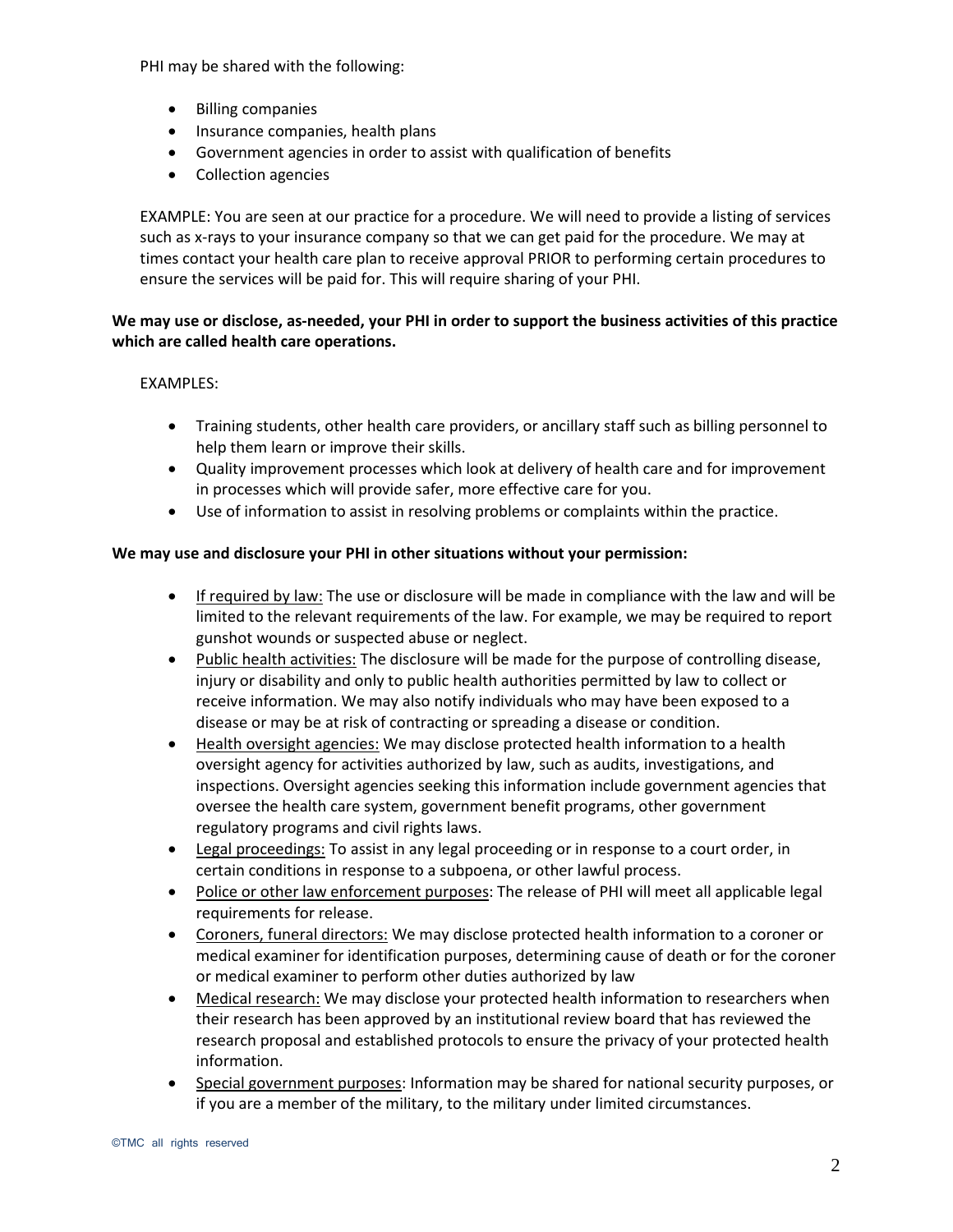- Correctional institutions: Information may be shared if you are an inmate or under custody of law which is necessary for your health or the health and safety of other individuals.
- Workers' Compensation: Your protected health information may be disclosed by us as authorized to comply with workers' compensation laws and other similar legally-established programs.

## **Other uses and disclosures of your health information.**

Business Associates: Some services are provided through the use of contracted entities called "business associates". We will always release only the minimum amount of PHI necessary so that the business associate can perform the identified services. We require the business associate(s) to appropriately safeguard your information. Examples of business associates include billing companies or transcription services.

Health Information Exchange: We may make your health information available electronically to other healthcare providers outside of our facility who are involved in your care.

Fundraising activities: We may contact you in an effort to raise money. You may opt out of receiving such communications.

Treatment alternatives: We may provide you notice of treatment options or other health related services that may improve your overall health.

Appointment reminders: We may contact you as a reminder about upcoming appointments or treatment.

#### **We may use or disclose your PHI in the following situations UNLESS you object.**

- We may share your information with friends or family members, or other persons directly identified by you at the level they are involved in your care or payment of services. If you are not present or able to agree/object, the healthcare provider using professional judgment will determine if it is in your best interest to share the information. For example, we may discuss post procedure instructions with the person who drove you to the facility unless you tell us specifically not to share the information.
- We may use or disclose protected health information to notify or assist in notifying a family member, personal representative or any other person that is responsible for your care of your location, general condition or death.
- We may use or disclose your protected health information to an authorized public or private entity to assist in disaster relief efforts.

#### **The following uses and disclosures of PHI require your written authorization:**

- Marketing
- Disclosures of for any purposes which require the sale of your information

All other uses and disclosures not recorded in this Notice will require a written authorization from you or your personal representative.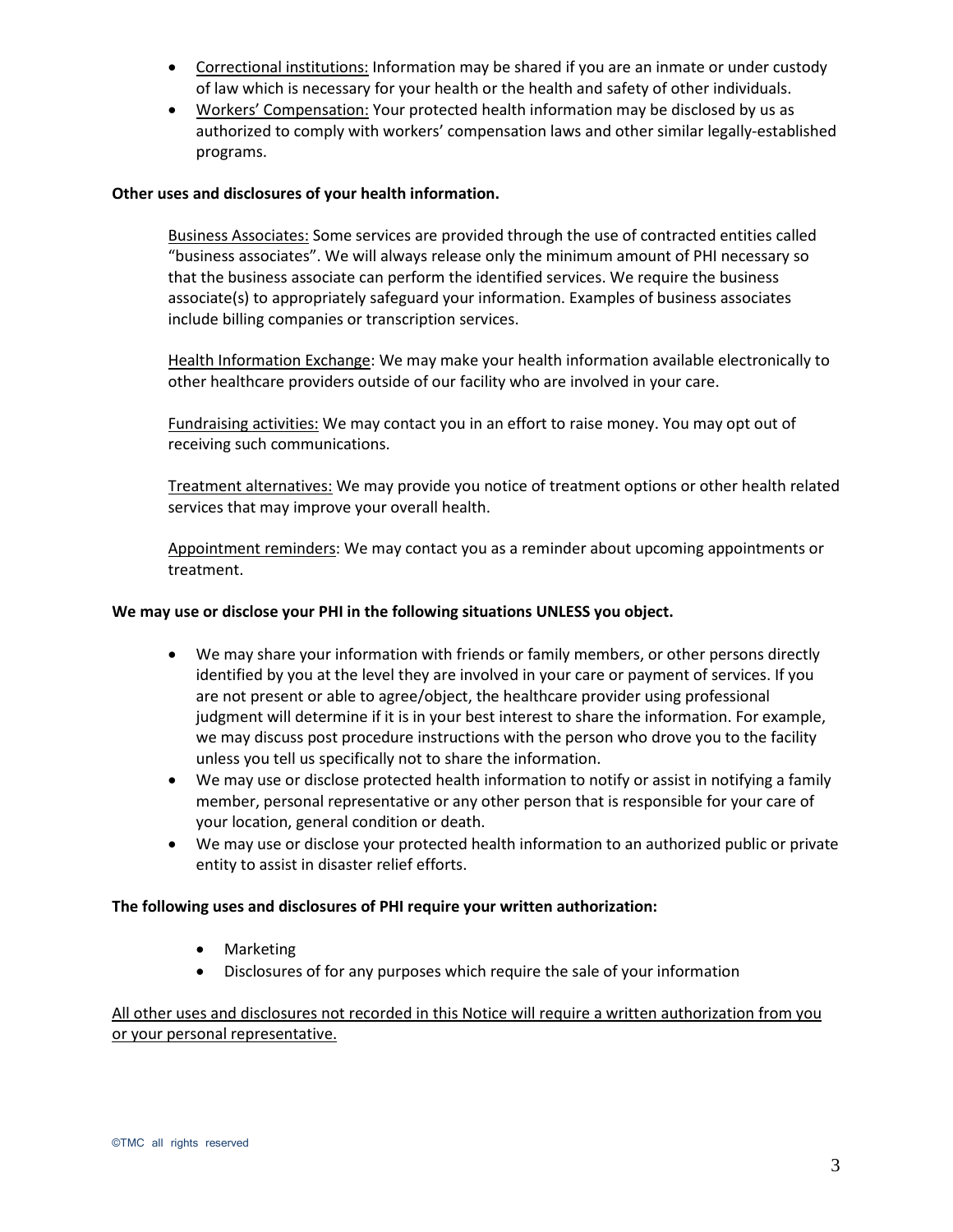Written authorization simply explains how you want your information used and disclosed. Your written authorization may be revoked at any time, in writing. Except to the extent that your doctor or this practice has used or released information based on the direction provided in the authorization, no further use or disclosure will occur.

#### **Your Privacy Rights**

You have certain rights related to your protected health information. All requests to exercise your rights must be made in writing. The patient may obtain the written request document and the request should be directed, i.e. practice manager, privacy officer. Attention: Lisa Bump

## **You have the right to see and obtain a copy of your protected health information.**

This means you may inspect and obtain a copy of protected health information about you that is contained in a designated record set for as long as we maintain the protected health information. There are some exceptions to records which may be copied and the request may be denied. We may charge you a reasonable cost based fee for a copy of the records.

#### **You have the right to request a restriction of your protected health information.**

You may request for this practice not to use or disclose any part of your protected health information for the purposes of treatment, payment or healthcare operations. We are not required to agree with these requests. If we agree to a restriction request we will honor the restriction request unless the information is needed to provide emergency treatment.

**There is one exception**: we must accept a restriction request to restrict disclosure of information to a health plan if you pay out of pocket in full for a service or product unless it is otherwise required by law.

#### **You have the right to request for us to communicate in different ways or in different locations.**

We will agree to reasonable requests. We may also request alternative address or other method of contact such as mailing information to a post office box. We will not ask for an explanation from you about the request.

#### **You may have the right to request an amendment of your health information.**

You may request an amendment of your health information if you feel that the information is not correct along with an explanation of the reason for the request. In certain cases, we may deny your request for an amendment at which time you will have an opportunity to disagree.

## **You have the right to a list of people or organizations who have received your health information from us.**

This right applies to disclosures for purposes other than treatment, payment or healthcare operations. You have the right to obtain a listing of these disclosures that occurred after April 14, 2003. You may request them for the previous six years or a shorter timeframe. If you request more than one list within a 12 month period you may be charged a reasonable fee.